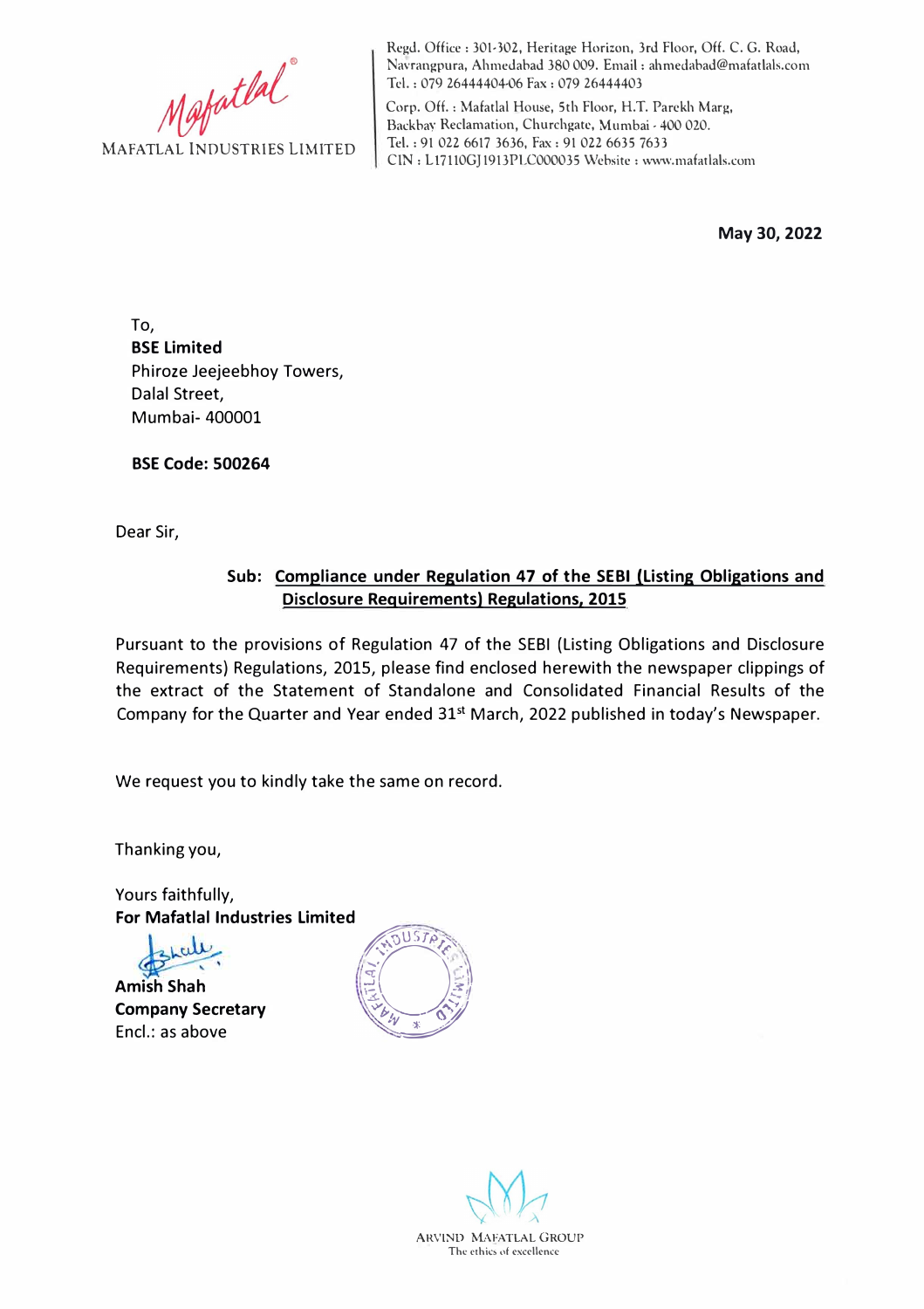WWW.FINANCIALEXPRESS.COM



**FINANCIAL EXPRESS** 

|                          | <b>MAFATLAL INDUSTRIES LIMITED</b><br>Regd. Office: 301-302, Heritage Horizon, 3rd Floor, Off C.G. Road, Navrangpura, Ahmedabad - 380 009<br>Tel: 079-26444404-06; Fax: 079-26444403 Email: ahmedabad@mafatlals.com; Website: www.mafatlals.com                                                                                                                                                                                                                                                                                                                                                                                                                                     | Corporate Identification No.: L17110GJ1913PLC000035                                         |                                                           |                          | Matatlal                            |                                     |                                  |                                                               |                      |                                        |                                                            |
|--------------------------|-------------------------------------------------------------------------------------------------------------------------------------------------------------------------------------------------------------------------------------------------------------------------------------------------------------------------------------------------------------------------------------------------------------------------------------------------------------------------------------------------------------------------------------------------------------------------------------------------------------------------------------------------------------------------------------|---------------------------------------------------------------------------------------------|-----------------------------------------------------------|--------------------------|-------------------------------------|-------------------------------------|----------------------------------|---------------------------------------------------------------|----------------------|----------------------------------------|------------------------------------------------------------|
|                          | EXTRACT OF STATEMENT OF STANDALONE AND CONSOLIDATED FINANCIAL RESULTS                                                                                                                                                                                                                                                                                                                                                                                                                                                                                                                                                                                                               |                                                                                             |                                                           |                          |                                     |                                     |                                  |                                                               |                      |                                        | (そin lakhs)                                                |
|                          |                                                                                                                                                                                                                                                                                                                                                                                                                                                                                                                                                                                                                                                                                     | FOR THE QUARTER AND YEAR ENDED 31st MARCH, 2022<br><b>Consolidated</b><br><b>Standalone</b> |                                                           |                          |                                     |                                     |                                  |                                                               |                      |                                        |                                                            |
| l Sr.                    | <b>PARTICULARS</b>                                                                                                                                                                                                                                                                                                                                                                                                                                                                                                                                                                                                                                                                  | For the three months<br>ended on                                                            |                                                           |                          | For the year<br>ended on            |                                     | For the three months<br>ended on |                                                               |                      | For the year<br>ended on               |                                                            |
| No.                      |                                                                                                                                                                                                                                                                                                                                                                                                                                                                                                                                                                                                                                                                                     | 31st Mar.<br>2022                                                                           | 31st Dec.<br>2021<br><b>Unaudited Unaudited Unaudited</b> | 31st Mar.<br>2021        | 31st Mar.<br>2022<br><b>Audited</b> | 31st Mar.<br>2021<br><b>Audited</b> | 31st Mar.<br>2022                | 31st Dec.<br>2021<br><b>Unaudited   Unaudited   Unaudited</b> | 31st Mar.<br>2021    | 31st Mar,<br>2022<br><b>Audited</b>    | 31st Mar.<br>2021<br><b>Audited</b>                        |
| 2                        | <b>Total Income from Operations</b><br>Net Profit / (Loss) for the period                                                                                                                                                                                                                                                                                                                                                                                                                                                                                                                                                                                                           | 39,548.65                                                                                   | 20,147.81                                                 | 22,192.54                | ,05,148.72                          | 63,784.20                           | 39,628.10                        | 20,194.73                                                     | 22.232.93            | 1.05,515.70                            | 63.852.03                                                  |
| 3                        | (before Tax, Exceptional and/or Extraordinary items)<br>Net Profit / (Loss) for the period before tax                                                                                                                                                                                                                                                                                                                                                                                                                                                                                                                                                                               | 1.837.55                                                                                    | 129.36                                                    | (285.46)                 | 4.240.97                            | (5,027.65)                          | 1,764.24                         | 119.39                                                        | (294.34)             | 4.167.55                               | (5.047.78)                                                 |
| $\overline{4}$           | (after Exceptional and / or Extraordinary Items)<br>Net Profit / (Loss) for the period after tax<br>(after Exceptional and/or Extraordinary items)                                                                                                                                                                                                                                                                                                                                                                                                                                                                                                                                  | 1.837.55<br>1,767.21                                                                        | 129.36<br>129.36                                          | (617.72)<br>(882.11)     | 3.224.25<br>2,929.11                | (9, 111.03)<br>(9,375.42)           | 1,764.24<br>1,703.78             | 119.39<br>119.39                                              | (626.60)<br>(892.25) | 3,150.83<br>2,865.57                   | (9, 131.16)<br>(9,396.81)                                  |
| 5                        | Total Comprehensive Income for the period<br>[Comprising Profit / (Loss) for the period (after tax)                                                                                                                                                                                                                                                                                                                                                                                                                                                                                                                                                                                 |                                                                                             |                                                           |                          |                                     |                                     |                                  |                                                               |                      |                                        |                                                            |
| 6<br>8                   | and Other Comprehensive Income (after tax)]<br><b>Equity Share Capital</b><br>Reserves (excluding Revaluation Reserve)<br>(Loss) / earnings per share<br>(face value of Rs. 10/- per share) (not annualized)                                                                                                                                                                                                                                                                                                                                                                                                                                                                        | 5,964.54<br>1,407.07                                                                        | (14, 551.53)<br>1,403.33                                  | 7,031.44<br>1,392.43     | 21,770.98<br>1,407.07<br>67.187.53  | 18,173.89<br>1,392.43<br>45,270.66  | 5,901.11<br>1,407.07             | (14, 561.50)<br>1,403.33                                      | 7.021.30<br>1,392.43 | 21.707.44<br>1,407.07<br>67,200.05     | 18,152.50<br>1,392.43<br>45,256.20                         |
|                          | -Basic<br>-Diluted                                                                                                                                                                                                                                                                                                                                                                                                                                                                                                                                                                                                                                                                  | 12.59<br>12.55                                                                              | 0.93<br>0.93                                              | (6.39)<br>(6.39)         | 20.93<br>20.88                      | (67.38)<br>(67.38)                  | 12.14<br>12.10                   | 0.86<br>0.85                                                  | (6.46)<br>(6.46)     | 20.48<br>20.43                         | (67.53)<br>(67.53)                                         |
| Notes:<br>$\overline{2}$ | The said results have been reviewed by the Audit Committee and approved by the Board of Directors of the Company at its meeting held on 28th May, 2022.<br>The above is an extract of the detailed format of the Financial Results for the quarter and year ended 31st March, 2022 filed with the Bombay Stock Exchange under Regulation 33 of the<br>SEBI (Listing Obligations and Disclosure Requirements) Regulations, 2015. The full format of the said Financial Results are available on the website of the Company at<br>'www.mafatlals.com' and also available on the website of Stock Exchange at 'www.bseindia.com'.<br>Place: Mumbai<br>Date: 28 <sup>th</sup> May, 2022 |                                                                                             |                                                           | The ethics of excellence | <b>ARVIND MAFATLAL GROUP</b>        |                                     |                                  |                                                               | HULL THAT & THURTHAM | <b>For Mafatial Industries Limited</b> | <b>H.A.MAFATLAL</b><br><b>CHAIRMAN</b><br>(DIN:- 00009872) |